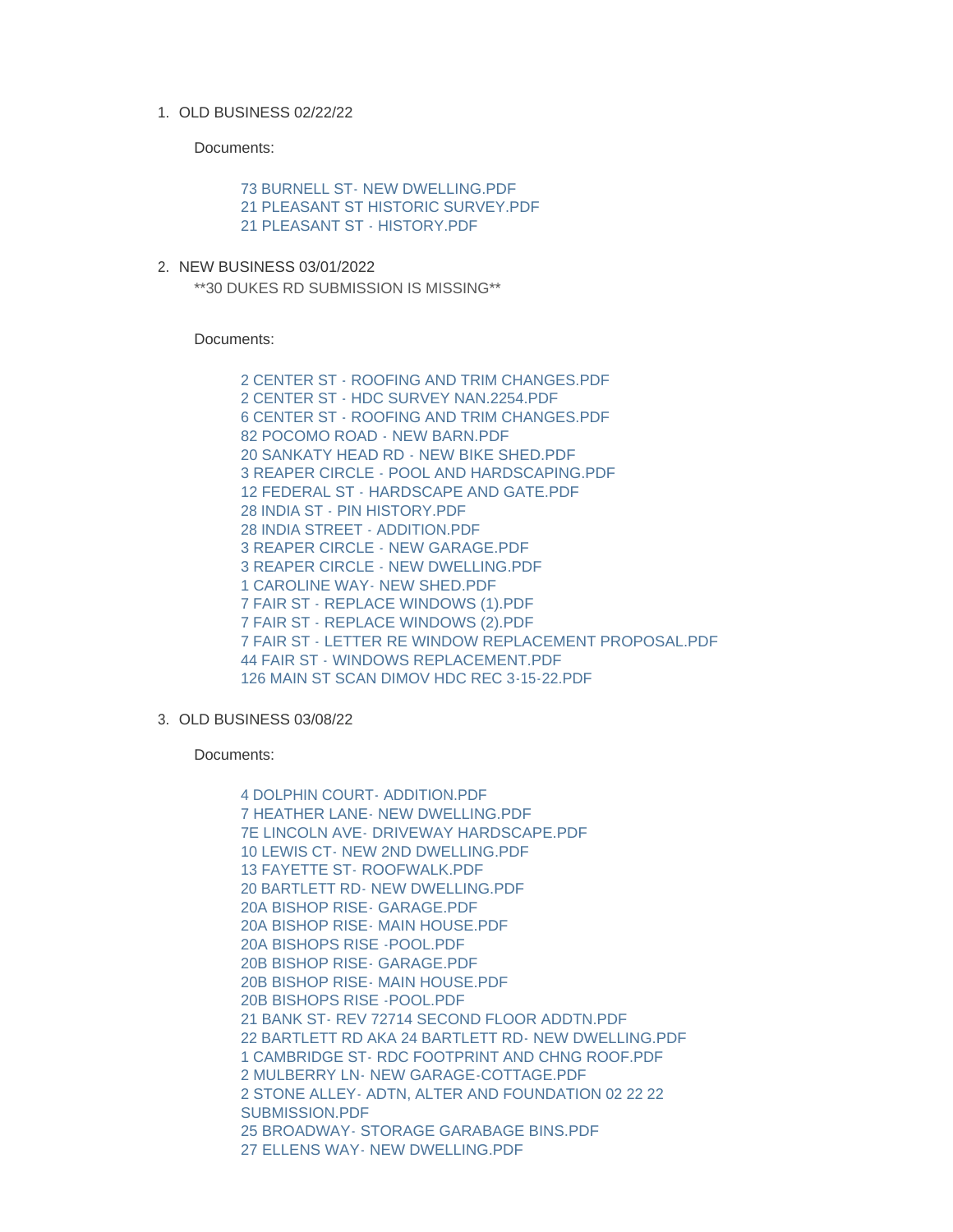4. NEW BUSINESS 03 15 22

\*\*AGENDA ITEMS# 37-46 NT PROPERTY OWNER SUBMISSIONS ARE NOT INCLUDED\*\*

\*\*2 HARBOR SQUARE SUBMISSION IS NOT INCLUDED\*\*

Documents:

[12 ACADEMY LN - ADDITION.PDF](https://www.nantucket-ma.gov/AgendaCenter/ViewFile/Item/4499?fileID=37543) [12 ACADEMY LN - SHED EXTENSION.PDF](https://www.nantucket-ma.gov/AgendaCenter/ViewFile/Item/4499?fileID=37544) [7B GROVE LN - ADDITIONS.PDF](https://www.nantucket-ma.gov/AgendaCenter/ViewFile/Item/4499?fileID=37545) 18B BARTLETT RD - WOOD WORKSHOP PDF [3 BEAVER ST - LANDSCAPE AND HARDSCAPE.PDF](https://www.nantucket-ma.gov/AgendaCenter/ViewFile/Item/4499?fileID=37547) [WASHINGTON ST - FENCING.PDF](https://www.nantucket-ma.gov/AgendaCenter/ViewFile/Item/4499?fileID=37548) [107 TOM NEVERS - UTILITY BARN.PDF](https://www.nantucket-ma.gov/AgendaCenter/ViewFile/Item/4499?fileID=37549) [11 CLIFF RD - TYPE II FENCE AS-BUILT.PDF](https://www.nantucket-ma.gov/AgendaCenter/ViewFile/Item/4499?fileID=37550) [53 TENNESSEE - NEW SHED.PDF](https://www.nantucket-ma.gov/AgendaCenter/ViewFile/Item/4499?fileID=37551) [57 UNION ST - REPLACE ALL WINDOWS \(1\).PDF](https://www.nantucket-ma.gov/AgendaCenter/ViewFile/Item/4499?fileID=37552) [57 UNION ST - REPLACE ALL WINDOWS \(3\).PDF](https://www.nantucket-ma.gov/AgendaCenter/ViewFile/Item/4499?fileID=37553) [57 UNION ST - REPLACE ALL WINDOWS \(4\).PDF](https://www.nantucket-ma.gov/AgendaCenter/ViewFile/Item/4499?fileID=37554) [57 UNION ST - REPLACE ALL WINDOWS \(2\).PDF](https://www.nantucket-ma.gov/AgendaCenter/ViewFile/Item/4499?fileID=37555) [15 CLIFF RD - ADDITION, FELL RENO, FOUNDATION.PDF](https://www.nantucket-ma.gov/AgendaCenter/ViewFile/Item/4499?fileID=37556) [15 CLIFF RD - MOVE OR DEMO GARAGE.PDF](https://www.nantucket-ma.gov/AgendaCenter/ViewFile/Item/4499?fileID=37557) [3 CHERRY ST - NEW BASEMENT WINDOWS.PDF](https://www.nantucket-ma.gov/AgendaCenter/ViewFile/Item/4499?fileID=37558) [19 E TRISTRAM - GATES AND FENCING.PDF](https://www.nantucket-ma.gov/AgendaCenter/ViewFile/Item/4499?fileID=37559) [8 HULBERT AVE - REVISIONS TO 12-0262 AND 05-0904.PDF](https://www.nantucket-ma.gov/AgendaCenter/ViewFile/Item/4499?fileID=37560) [22 CANNNONBURY - REVISIONS TO COA 2021-05-3690 \(PAINT](https://www.nantucket-ma.gov/AgendaCenter/ViewFile/Item/4499?fileID=37561)  CHIMNEY).PDF [12 DOC RYDER DR - NEW GARAGE.PDF](https://www.nantucket-ma.gov/AgendaCenter/ViewFile/Item/4499?fileID=37562) [15 FLINTLOCK RD - NEW SECONDARY DWELLING \(GUEST HOUSE\).PDF](https://www.nantucket-ma.gov/AgendaCenter/ViewFile/Item/4499?fileID=37563) [36 ESSEX RD- TERTIARY COTTAGE.PDF](https://www.nantucket-ma.gov/AgendaCenter/ViewFile/Item/4499?fileID=37564) [24 BARTLETT FARM RD - POOL AND HARDSCAPE.PDF](https://www.nantucket-ma.gov/AgendaCenter/ViewFile/Item/4499?fileID=37565) [22 BARTLETT FARM RD - POOL AND HARDSCAPE.PDF](https://www.nantucket-ma.gov/AgendaCenter/ViewFile/Item/4499?fileID=37566) [20 BARTLETT FARM RD - POOL AND HARDSCAPE.PDF](https://www.nantucket-ma.gov/AgendaCenter/ViewFile/Item/4499?fileID=37567) [2B WHITE WHALE LN - BUILD BLUESTONE PATIO.PDF](https://www.nantucket-ma.gov/AgendaCenter/ViewFile/Item/4499?fileID=37568) [4 SWAIN ST - ROOF SHINGLE CHANGE.PDF](https://www.nantucket-ma.gov/AgendaCenter/ViewFile/Item/4499?fileID=37569) [9 TASHAMA LANE- NEW SHED.PDF](https://www.nantucket-ma.gov/AgendaCenter/ViewFile/Item/4499?fileID=37570) [5 CAPAUM POND RD - DECK EXTENSION.PDF](https://www.nantucket-ma.gov/AgendaCenter/ViewFile/Item/4499?fileID=37571) [28 CROOKED LANE- MAIN HOUSE.PDF](https://www.nantucket-ma.gov/AgendaCenter/ViewFile/Item/4499?fileID=37572) [28 CROOKED LANE- GARAGE.PDF](https://www.nantucket-ma.gov/AgendaCenter/ViewFile/Item/4499?fileID=37573) [7 SHAWKEMO ROAD - ADDITION.PDF](https://www.nantucket-ma.gov/AgendaCenter/ViewFile/Item/4499?fileID=37574) [11 OSPREY WAY- MOVE ON FROM 8 OSPREY.PDF](https://www.nantucket-ma.gov/AgendaCenter/ViewFile/Item/4499?fileID=37575) 9 TWIN ST- FOUNDATION REVISION PDF [31 EASY ST - MOVE OFF OR DEMO COMMERICAL BUIDLING.PDF](https://www.nantucket-ma.gov/AgendaCenter/ViewFile/Item/4499?fileID=37577) [3 MILLER LANE- MOVE ON MAIN HOUSE FROM 20 GLADLANDS.PDF](https://www.nantucket-ma.gov/AgendaCenter/ViewFile/Item/4499?fileID=37578) [3 MILLER LANE- MOVE ON GARAGE FROM 20 GLADLANDS.PDF](https://www.nantucket-ma.gov/AgendaCenter/ViewFile/Item/4499?fileID=37579) [LOT 10 MAPLE LN- NEW DWELLING.PDF](https://www.nantucket-ma.gov/AgendaCenter/ViewFile/Item/4499?fileID=37580) [LOT 10 MAPLE LN- POOL.PDF](https://www.nantucket-ma.gov/AgendaCenter/ViewFile/Item/4499?fileID=37581) [LOT 10 MAPLE LN- GAZEBO.PDF](https://www.nantucket-ma.gov/AgendaCenter/ViewFile/Item/4499?fileID=37582) [LOT 10 MAPLE LN- NEW 2ND DWELLING.PDF](https://www.nantucket-ma.gov/AgendaCenter/ViewFile/Item/4499?fileID=37583) [71 NORTH LIBERTY ST-ADDITION.PDF](https://www.nantucket-ma.gov/AgendaCenter/ViewFile/Item/4499?fileID=37584) [5 LILAC COURT- HARDSCAPE, DRIVEWAY, FENCE.PDF](https://www.nantucket-ma.gov/AgendaCenter/ViewFile/Item/4499?fileID=37585) [5 LILAC COURT- MAIN HOUSE.PDF](https://www.nantucket-ma.gov/AgendaCenter/ViewFile/Item/4499?fileID=37586) [5 LILAC COURT- GARAGE.PDF](https://www.nantucket-ma.gov/AgendaCenter/ViewFile/Item/4499?fileID=37587) [1 MAGNOLIA AVE - ACCESSIBLE RAMP.PDF](https://www.nantucket-ma.gov/AgendaCenter/ViewFile/Item/4499?fileID=37588)